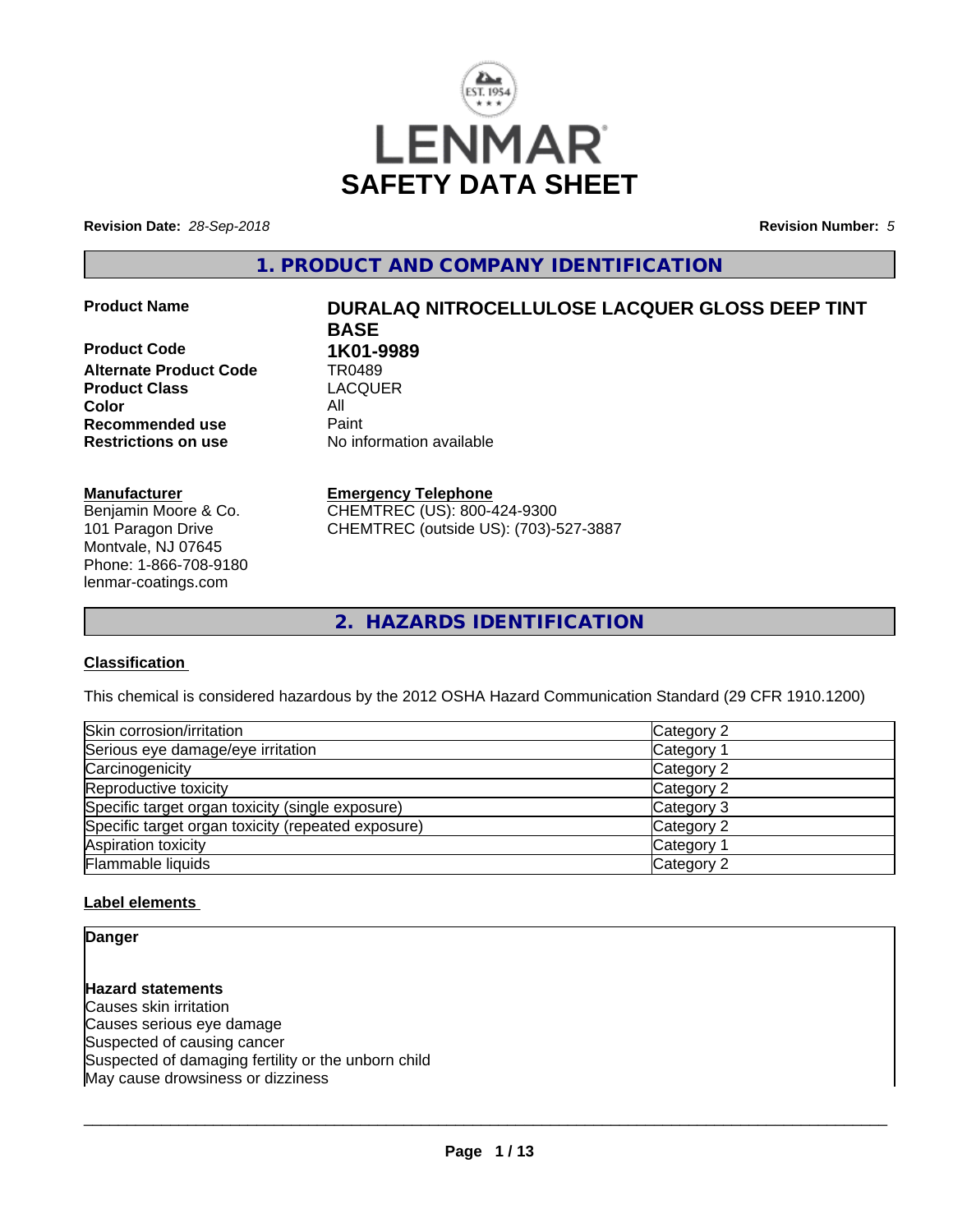**Precautionary Statements - Prevention** Obtain special instructions before use May cause damage to organs through prolonged or repeated exposure May be fatal if swallowed and enters airways Highly flammable liquid and vapor **Appearance** liquid **Odor** little or no odor

\_\_\_\_\_\_\_\_\_\_\_\_\_\_\_\_\_\_\_\_\_\_\_\_\_\_\_\_\_\_\_\_\_\_\_\_\_\_\_\_\_\_\_\_\_\_\_\_\_\_\_\_\_\_\_\_\_\_\_\_\_\_\_\_\_\_\_\_\_\_\_\_\_\_\_\_\_\_\_\_\_\_\_\_\_\_\_\_\_\_\_\_\_

Do not handle until all safety precautions have been read and understood Use personal protective equipment as required Wash face, hands and any exposed skin thoroughly after handling Do not breathe dust/fume/gas/mist/vapors/spray Use only outdoors or in a well-ventilated area Keep away from heat, hot surfaces, sparks, open flames and other ignition sources. No smoking Keep container tightly closed Ground/bond container and receiving equipment Use explosion-proof electrical/ventilating/lighting/equipment Use only non-sparking tools Take precautionary measures against static discharge Keep cool

#### **Precautionary Statements - Response**

IF exposed or concerned: Get medical advice/attention

#### **Eyes**

IF IN EYES: Rinse cautiously with water for several minutes. Remove contact lenses, if present and easy to do. Continue rinsing

Immediately call a POISON CENTER or doctor/physician

**Skin**

If skin irritation occurs: Get medical advice/attention IF ON SKIN (or hair): Remove/Take off immediately all contaminated clothing. Rinse skin with water/shower Wash contaminated clothing before reuse

#### **Inhalation**

IF INHALED: Remove victim to fresh air and keep at rest in a position comfortable for breathing **Ingestion**

IF SWALLOWED: Immediately call a POISON CENTER or doctor/physician

Do NOT induce vomiting

#### **Fire**

In case of fire: Use CO2, dry chemical, or foam for extinction

#### **Precautionary Statements - Storage**

Store locked up Store in a well-ventilated place. Keep container tightly closed

#### **Precautionary Statements - Disposal**

Dispose of contents/container to an approved waste disposal plant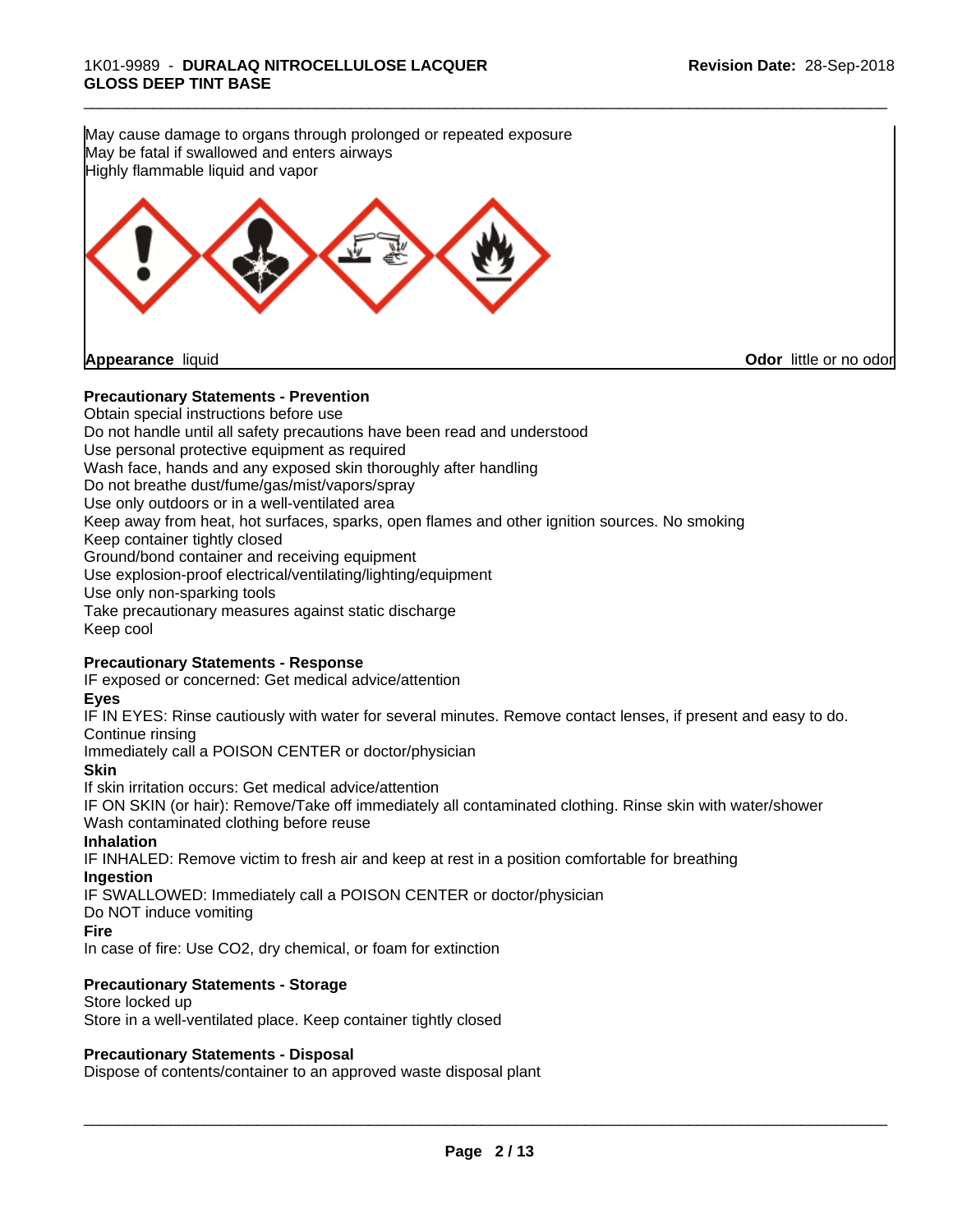#### **Hazards not otherwise classified (HNOC)**

Not applicable

#### **Other information**

No information available

# **3. COMPOSITION INFORMATION ON COMPONENTS**

\_\_\_\_\_\_\_\_\_\_\_\_\_\_\_\_\_\_\_\_\_\_\_\_\_\_\_\_\_\_\_\_\_\_\_\_\_\_\_\_\_\_\_\_\_\_\_\_\_\_\_\_\_\_\_\_\_\_\_\_\_\_\_\_\_\_\_\_\_\_\_\_\_\_\_\_\_\_\_\_\_\_\_\_\_\_\_\_\_\_\_\_\_

| <b>Chemical name</b>    | CAS No.        | Weight-% |
|-------------------------|----------------|----------|
| n-Butyl acetate         | 123-86-4       | 20       |
| Acetone                 | 67-64-1        | 15       |
| Titanium dioxide        | 13463-67-7     | 15       |
| cellulose, nitrate      | 9004-70-0      | 10       |
| VM&P naphtha            | 64742-89-8     | 10       |
| Toluene                 | 108-88-3       | 10       |
| Isopropyl alcohol       | 67-63-0        | 5        |
| 2-Pentanone, 4-methyl-  | 108-10-1       | 5        |
| n-Butyl alcohol         | 71-36-3        | 5        |
| Soybean oil, epoxidized | 8013-07-8      | 5        |
| Isobutyl alcohol        | 78-83-1        | 5        |
| Ethanol                 | 64-17-5        | 5        |
| Octane                  | 111-65-9       | 0.5      |
| Heptane                 | 142-82-5       | 0.5      |
| Ethyl benzene           | $100 - 41 - 4$ | 0.5      |

# **4. FIRST AID MEASURES**

#### **Description of first aid measures**

| <b>General Advice</b>                            | If symptoms persist, call a physician. Show this safety data sheet to the doctor in<br>attendance.                                                                                            |
|--------------------------------------------------|-----------------------------------------------------------------------------------------------------------------------------------------------------------------------------------------------|
| <b>Eye Contact</b>                               | Immediate medical attention is required. Immediately flush with plenty of water.<br>After initial flushing, remove any contact lenses and continue flushing for at least<br>15 minutes.       |
| <b>Skin Contact</b>                              | Wash off immediately with soap and plenty of water removing all contaminated<br>clothes and shoes. If skin irritation persists, call a physician.                                             |
| <b>Inhalation</b>                                | Move to fresh air. If symptoms persist, call a physician.<br>If not breathing, give artificial respiration. Call a physician immediately.                                                     |
| Ingestion                                        | Clean mouth with water and afterwards drink plenty of water. Do not induce<br>vomiting without medical advice. Never give anything by mouth to an unconscious<br>person. Consult a physician. |
| <b>Protection Of First-Aiders</b>                | Use personal protective equipment.                                                                                                                                                            |
| <b>Most Important</b><br><b>Symptoms/Effects</b> | No information available.                                                                                                                                                                     |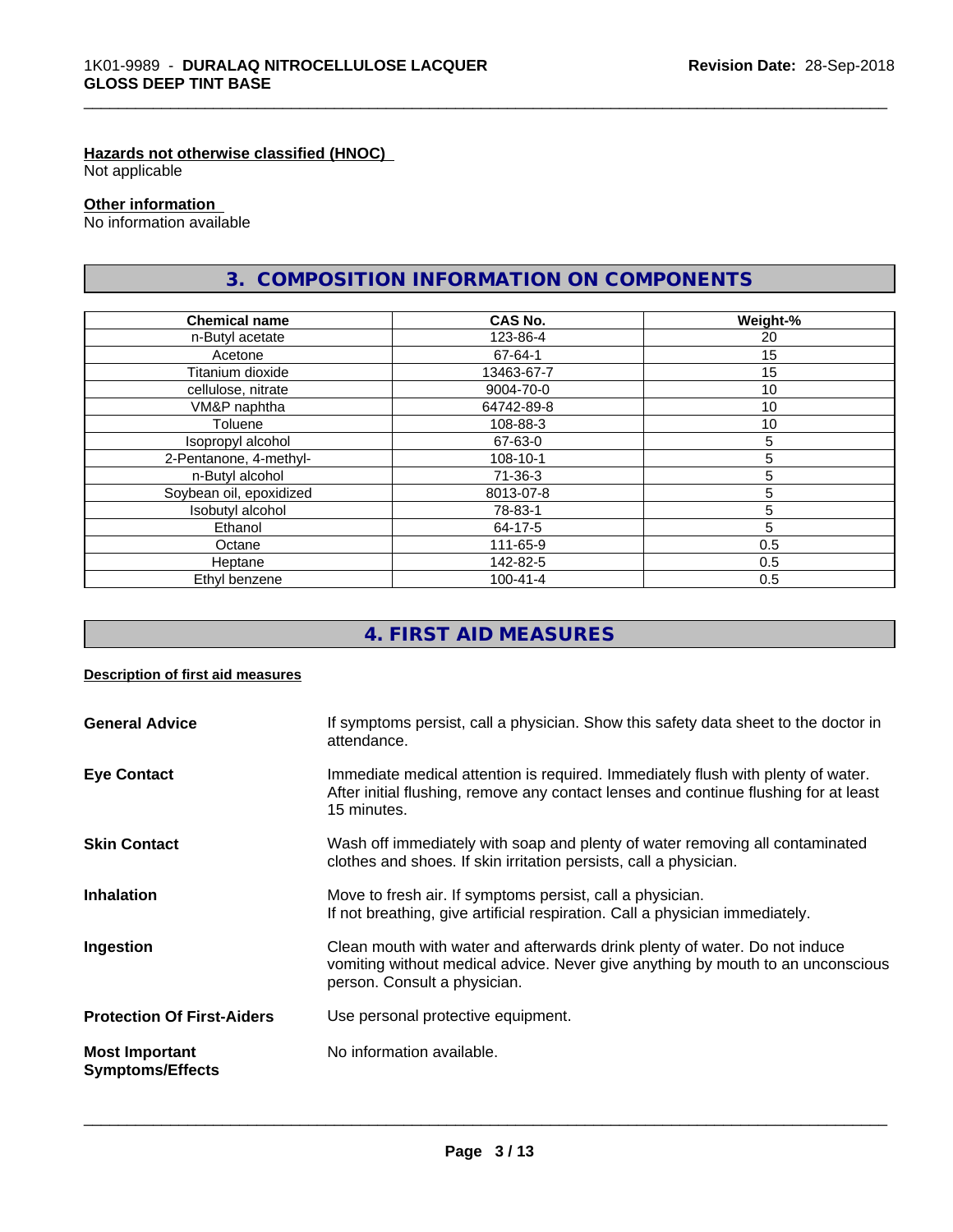3 - High 4 - Severe

| <b>Notes To Physician</b>                                               |                                                               | Treat symptomatically. |                                       |                                                                                                                                                                                                                                                                                     |
|-------------------------------------------------------------------------|---------------------------------------------------------------|------------------------|---------------------------------------|-------------------------------------------------------------------------------------------------------------------------------------------------------------------------------------------------------------------------------------------------------------------------------------|
|                                                                         |                                                               |                        | 5. FIRE-FIGHTING MEASURES             |                                                                                                                                                                                                                                                                                     |
|                                                                         | <b>Flammable Properties</b>                                   |                        |                                       | Vapors may travel considerable distance to a source of<br>ignition and flash back. Vapors may cause flash fire.                                                                                                                                                                     |
|                                                                         | <b>Suitable Extinguishing Media</b>                           |                        | surrounding environment.              | Foam, dry powder or water. Use extinguishing measures<br>that are appropriate to local circumstances and the                                                                                                                                                                        |
| <b>Firefighters</b>                                                     | <b>Protective Equipment And Precautions For</b>               |                        | and full protective gear.             | As in any fire, wear self-contained breathing apparatus<br>pressure-demand, MSHA/NIOSH (approved or equivalent)                                                                                                                                                                     |
|                                                                         | <b>Hazardous combustion products</b>                          |                        | which may be toxic and/or irritating. | Burning may result in carbon dioxide, carbon monoxide<br>and other combustion products of varying composition                                                                                                                                                                       |
|                                                                         | <b>Specific Hazards Arising From The Chemical</b>             |                        | vapors.                               | Flammable. Flash back possible over considerable<br>distance. Keep product and empty container away from<br>heat and sources of ignition. Closed containers may<br>rupture if exposed to fire or extreme heat. Thermal<br>decomposition can lead to release of irritating gases and |
|                                                                         | <b>Sensitivity To Mechanical Impact</b>                       |                        | No                                    |                                                                                                                                                                                                                                                                                     |
|                                                                         | <b>Sensitivity To Static Discharge</b>                        |                        | Yes                                   |                                                                                                                                                                                                                                                                                     |
| <b>Flash Point Data</b><br><b>Method</b>                                | Flash Point (°F)<br>Flash Point (°C)                          |                        | 45<br>$\overline{7}$<br><b>PMCC</b>   |                                                                                                                                                                                                                                                                                     |
|                                                                         | <b>Flammability Limits In Air</b>                             |                        |                                       |                                                                                                                                                                                                                                                                                     |
|                                                                         | Lower flammability limit:<br><b>Upper flammability limit:</b> |                        | Not available<br>Not available        |                                                                                                                                                                                                                                                                                     |
| <u>NFPA</u>                                                             | Health: 2                                                     | Flammability: 3        | Instability: 1                        | <b>Special: Not Applicable</b>                                                                                                                                                                                                                                                      |
| <b>NFPA Legend</b><br>0 - Not Hazardous<br>1 - Slightly<br>2 - Moderate |                                                               |                        |                                       |                                                                                                                                                                                                                                                                                     |

\_\_\_\_\_\_\_\_\_\_\_\_\_\_\_\_\_\_\_\_\_\_\_\_\_\_\_\_\_\_\_\_\_\_\_\_\_\_\_\_\_\_\_\_\_\_\_\_\_\_\_\_\_\_\_\_\_\_\_\_\_\_\_\_\_\_\_\_\_\_\_\_\_\_\_\_\_\_\_\_\_\_\_\_\_\_\_\_\_\_\_\_\_

*The ratings assigned are only suggested ratings, the contractor/employer has ultimate responsibilities for NFPA ratings where this system is used.*

*Additional information regarding the NFPA rating system is available from the National Fire Protection Agency (NFPA) at www.nfpa.org.*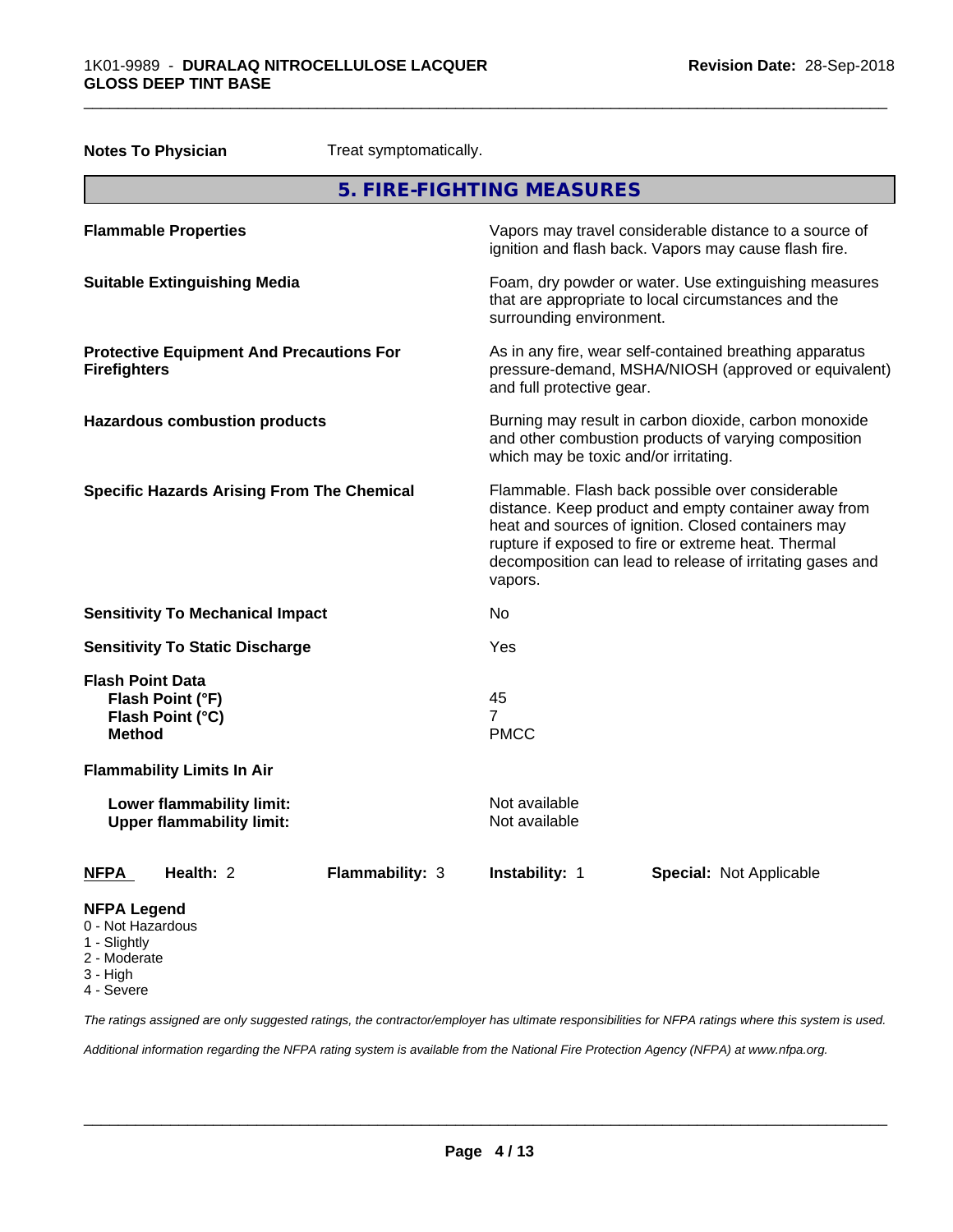# **6. ACCIDENTAL RELEASE MEASURES**

\_\_\_\_\_\_\_\_\_\_\_\_\_\_\_\_\_\_\_\_\_\_\_\_\_\_\_\_\_\_\_\_\_\_\_\_\_\_\_\_\_\_\_\_\_\_\_\_\_\_\_\_\_\_\_\_\_\_\_\_\_\_\_\_\_\_\_\_\_\_\_\_\_\_\_\_\_\_\_\_\_\_\_\_\_\_\_\_\_\_\_\_\_

| <b>Personal Precautions</b>      | Remove all sources of ignition. Take precautions to prevent flashback. Ground<br>and bond all containers and handling equipment. Take precautionary measures<br>against static discharges. Ensure adequate ventilation. Avoid contact with skin,<br>eyes and clothing. Use personal protective equipment.                                                                                                                                                                                                                                                                                                                                                                                 |
|----------------------------------|-------------------------------------------------------------------------------------------------------------------------------------------------------------------------------------------------------------------------------------------------------------------------------------------------------------------------------------------------------------------------------------------------------------------------------------------------------------------------------------------------------------------------------------------------------------------------------------------------------------------------------------------------------------------------------------------|
| <b>Other Information</b>         | Prevent further leakage or spillage if safe to do so. Do not allow material to<br>contaminate ground water system. Prevent product from entering drains. Do not<br>flush into surface water or sanitary sewer system. Local authorities should be<br>advised if significant spillages cannot be contained.                                                                                                                                                                                                                                                                                                                                                                                |
| <b>Environmental precautions</b> | See Section 12 for additional Ecological Information.                                                                                                                                                                                                                                                                                                                                                                                                                                                                                                                                                                                                                                     |
| <b>Methods for Cleaning Up</b>   | Dam up. Soak up with inert absorbent material. Use a non-sparking or explosion<br>proof means to transfer material to a sealed, appropriate container for disposal.<br>Clean contaminated surface thoroughly.                                                                                                                                                                                                                                                                                                                                                                                                                                                                             |
|                                  | 7. HANDLING AND STORAGE                                                                                                                                                                                                                                                                                                                                                                                                                                                                                                                                                                                                                                                                   |
| Handling                         | Avoid contact with skin, eyes and clothing. Wear personal protective equipment.<br>Do not breathe vapors or spray mist. Use only in ventilated areas. Prevent vapor<br>build-up by providing adequate ventilation during and after use.<br>Take precautionary measures against static discharges. To avoid ignition of<br>vapors by static electricity discharge, all metal parts of the equipment must be<br>grounded. Keep away from heat, sparks and flame. Do not smoke. Extinguish all<br>flames and pilot lights, and turn off stoves, heaters, electric motors and other<br>sources of ignition during use and until all vapors are gone. Ignition and/or flash<br>back may occur. |
| <b>Storage</b>                   | Keep containers tightly closed in a dry, cool and well-ventilated place. Keep away<br>from heat. Keep away from open flames, hot surfaces and sources of ignition.<br>Keep in properly labeled containers. Keep out of the reach of children.                                                                                                                                                                                                                                                                                                                                                                                                                                             |
| <b>Incompatible Materials</b>    | Incompatible with strong acids and bases and strong oxidizing agents.                                                                                                                                                                                                                                                                                                                                                                                                                                                                                                                                                                                                                     |
|                                  | Technical measures/Precautions Ensure adequate ventilation. Use only where airflow will keep vapors from building<br>up in or near the work area in adjoining rooms. Comply with all national, state, and<br>local codes pertaining to the storage, handling, dispensing and disposal of<br>flammable liquids.                                                                                                                                                                                                                                                                                                                                                                            |
|                                  | Dissipate static electricity during transfer by grounding and bonding containers<br>and equipment before transferring material. All equipment should be non-sparking<br>and explosion proof. Use explosion proof electrical equipment for ventilation,<br>lighting and material handling.                                                                                                                                                                                                                                                                                                                                                                                                 |
|                                  |                                                                                                                                                                                                                                                                                                                                                                                                                                                                                                                                                                                                                                                                                           |

# **8. EXPOSURE CONTROLS/PERSONAL PROTECTION**

## **Exposure Limits**

| <b>Chemical name</b>              | <b>ACGIH</b><br>.<br>. | OCUA DEI<br>יהסי<br>-- |
|-----------------------------------|------------------------|------------------------|
| acetate<br>.<br><b>ITV</b><br>. . | .<br>TWA<br>ppm<br>'50 | ГWА<br>ppm<br>vu       |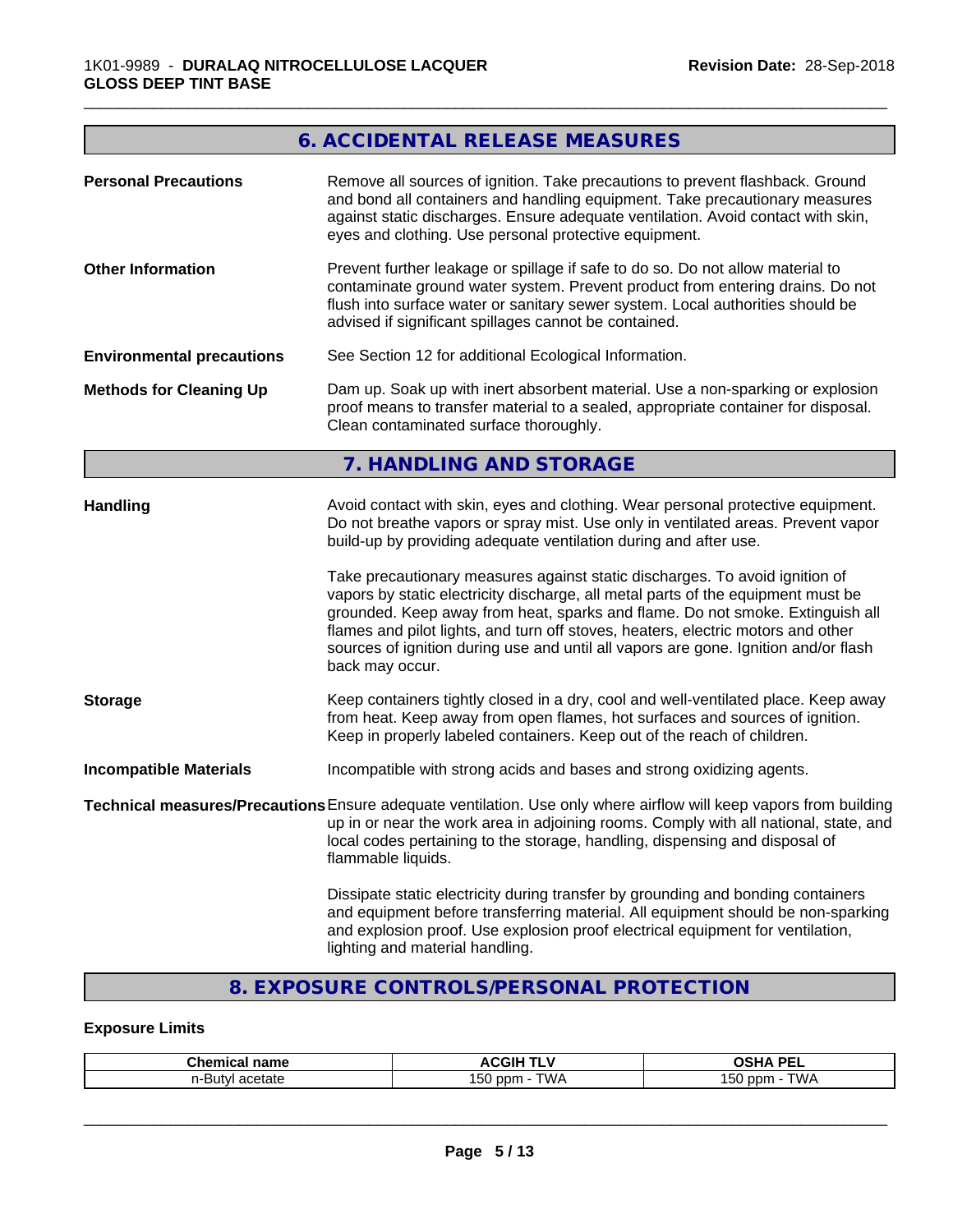#### 1K01-9989 - **DURALAQ NITROCELLULOSE LACQUER GLOSS DEEP TINT BASE**

|                        | 200 ppm - STEL             | $710$ mg/m <sup>3</sup> - TWA |
|------------------------|----------------------------|-------------------------------|
| Acetone                | 250 ppm - TWA              | 1000 ppm - TWA                |
|                        | 500 ppm - STEL             | $2400 \text{ mg/m}^3$ - TWA   |
| Titanium dioxide       | 10 mg/m <sup>3</sup> - TWA | 15 mg/m <sup>3</sup> - TWA    |
| Toluene                | 20 ppm - TWA               | 200 ppm - TWA                 |
|                        |                            | 300 ppm - Ceiling             |
| Isopropyl alcohol      | 200 ppm - TWA              | 400 ppm - TWA                 |
|                        | 400 ppm - STEL             | 980 mg/m $3$ - TWA            |
| 2-Pentanone, 4-methyl- | 20 ppm - TWA               | 100 ppm - TWA                 |
|                        | 75 ppm - STEL              | 410 mg/m <sup>3</sup> - TWA   |
| n-Butyl alcohol        | 20 ppm - TWA               | 100 ppm - TWA                 |
|                        |                            | 300 mg/m $3$ - TWA            |
| Isobutyl alcohol       | 50 ppm - TWA               | 100 ppm - TWA                 |
|                        |                            | 300 mg/m $3$ - TWA            |
| Ethanol                | 1000 ppm - STEL            | 1000 ppm - TWA                |
|                        |                            | 1900 mg/m <sup>3</sup> - TWA  |
| Octane                 | 300 ppm - TWA              | 500 ppm - TWA                 |
|                        |                            | 2350 mg/m <sup>3</sup> - TWA  |
| Heptane                | 400 ppm - TWA              | 500 ppm - TWA                 |
|                        | 500 ppm - STEL             | 2000 mg/m <sup>3</sup> - TWA  |
| Ethyl benzene          | 20 ppm - TWA               | 100 ppm - TWA                 |
|                        |                            | 435 mg/m $3$ - TWA            |

\_\_\_\_\_\_\_\_\_\_\_\_\_\_\_\_\_\_\_\_\_\_\_\_\_\_\_\_\_\_\_\_\_\_\_\_\_\_\_\_\_\_\_\_\_\_\_\_\_\_\_\_\_\_\_\_\_\_\_\_\_\_\_\_\_\_\_\_\_\_\_\_\_\_\_\_\_\_\_\_\_\_\_\_\_\_\_\_\_\_\_\_\_

**Legend**

| Appropriate engineering<br>controls                                                                                           |                                                                                                                                                                                                                                                                                                                                                                                                                                                       |
|-------------------------------------------------------------------------------------------------------------------------------|-------------------------------------------------------------------------------------------------------------------------------------------------------------------------------------------------------------------------------------------------------------------------------------------------------------------------------------------------------------------------------------------------------------------------------------------------------|
| <b>Engineering Measures</b>                                                                                                   | Ensure adequate ventilation, especially in confined areas.                                                                                                                                                                                                                                                                                                                                                                                            |
| <b>Personal Protective Equipment</b><br><b>Eye/Face Protection</b><br><b>Skin Protection</b><br><b>Respiratory Protection</b> | Safety glasses with side-shields.<br>Long sleeved clothing. Protective gloves.<br>Use only with adequate ventilation. In operations where exposure limits are<br>exceeded, use a NIOSH approved respirator that has been selected by a<br>technically qualified person for the specific work conditions. When spraying the<br>product or applying in confined areas, wear a NIOSH approved respirator<br>specified for paint spray or organic vapors. |
| <b>Hygiene Measures</b>                                                                                                       | Avoid contact with skin, eyes and clothing. Remove and wash contaminated<br>clothing before re-use. Wash thoroughly after handling.                                                                                                                                                                                                                                                                                                                   |

# **9. PHYSICAL AND CHEMICAL PROPERTIES**

**Appearance** liquid **odor** liquid **odor** little of little of little of little of little of little of little of little of little of little of little of little of little of little of little of little of little of little of l **Density (Ibs/gal)** 8.2 - 8.6<br> **Specific Gravity** 8.2 - 8.6 **Specific Gravity** 

little or no odor **Odor Threshold**<br> **Density (Ibs/gal)**<br> **Density (Ibs/gal)**<br> **Density (Ibs/gal)**<br> **Density (Ibs/gal) pH**<br>Viscosity (cps) and the set of the set of the No information available<br>No information available **Viscosity (cps)**  $\bullet$  **Viscosity (cps)** No information available **Solubility (ies)** No information available **Solubility(ies)** No information available **Water solubility**<br> **Evaporation Rate**<br> **Evaporation Rate**<br> **Evaporation Rate**<br> **Evaporation Rate No information available**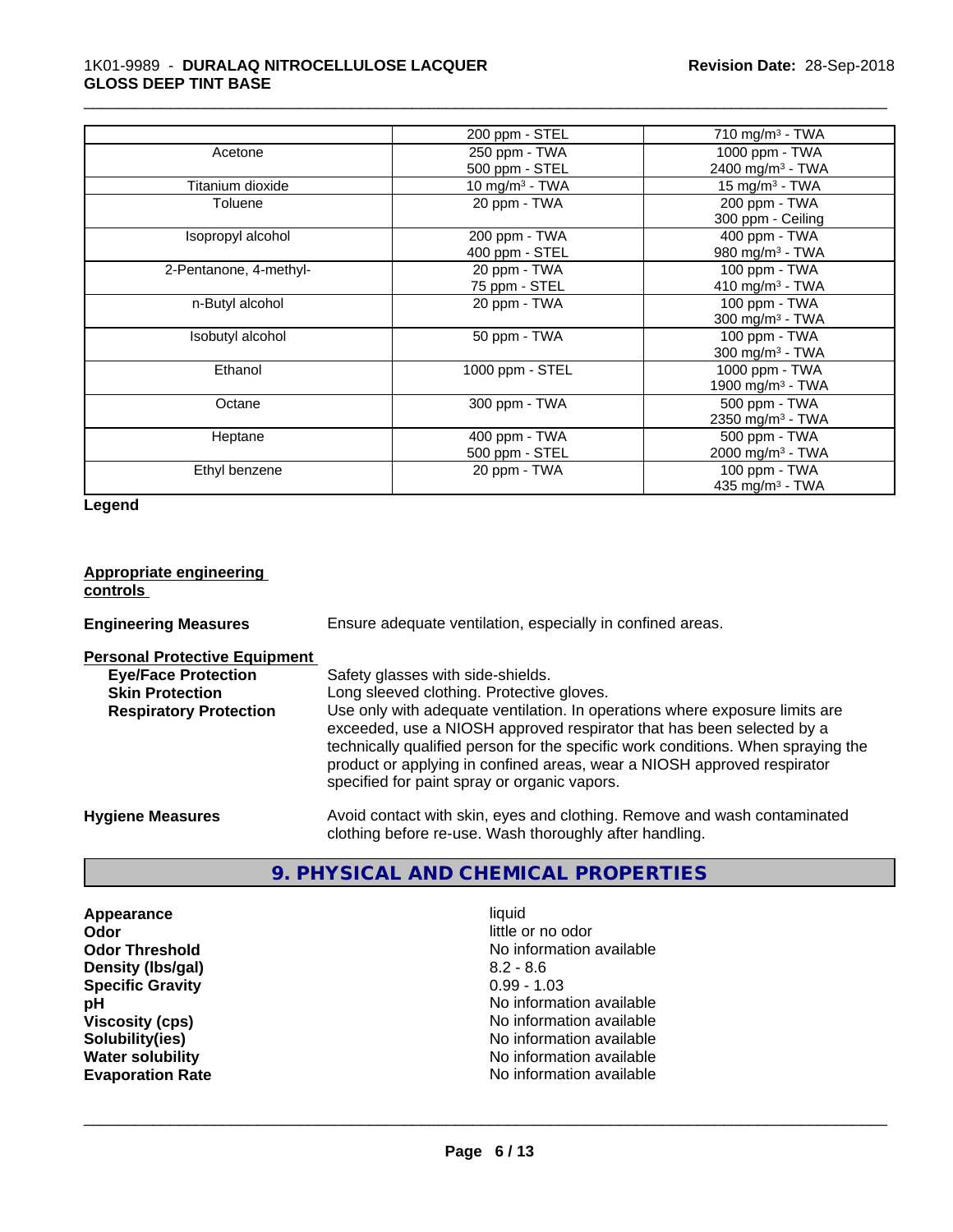#### 1K01-9989 - **DURALAQ NITROCELLULOSE LACQUER GLOSS DEEP TINT BASE**

**Vapor pressure @20 °C (kPa)**<br> **Vapor density**<br> **Vapor density**<br> **Vapor density Wt. % Solids** 30 - 40<br> **Vol. % Solids** 30 - 40 **Vol. % Solids** Wt. % Volatiles 60 - 70 **Vol. % Volatiles** 75 - 85 **VOC** Regulatory Limit (g/L)  $\leq 680$ **Boiling Point (°F)** 132 **Boiling Point (°C)** 56 **Freezing Point (°F)** No information available **Freezing Point (°C)** No information available **Flash Point (°F)** 45 **Flash Point (°C)** 7 **Method** PMCC **Flammability (solid, gas)** Not applicable **Upper flammability limit:**<br> **Lower flammability limit:** No information available **Lower flammability limit: Autoignition Temperature (°F)** No information available **Autoignition Temperature (°C)**<br> **Decomposition Temperature (°F)** No information available **Decomposition Temperature (°F) Decomposition Temperature (°C)** No information available **Partition coefficient Contract Community No information available** 

**No information available**<br>30 - 40

\_\_\_\_\_\_\_\_\_\_\_\_\_\_\_\_\_\_\_\_\_\_\_\_\_\_\_\_\_\_\_\_\_\_\_\_\_\_\_\_\_\_\_\_\_\_\_\_\_\_\_\_\_\_\_\_\_\_\_\_\_\_\_\_\_\_\_\_\_\_\_\_\_\_\_\_\_\_\_\_\_\_\_\_\_\_\_\_\_\_\_\_\_

# **10. STABILITY AND REACTIVITY**

| <b>Reactivity</b>                         | No data available                                                                                                         |
|-------------------------------------------|---------------------------------------------------------------------------------------------------------------------------|
| <b>Chemical Stability</b>                 | Stable under normal conditions. Hazardous polymerisation<br>does not occur.                                               |
| <b>Conditions to avoid</b>                | Keep away from open flames, hot surfaces, static<br>electricity and sources of ignition. Sparks. Elevated<br>temperature. |
| <b>Incompatible Materials</b>             | Incompatible with strong acids and bases and strong<br>oxidizing agents.                                                  |
| <b>Hazardous Decomposition Products</b>   | Thermal decomposition can lead to release of irritating<br>gases and vapors.                                              |
| <b>Possibility of hazardous reactions</b> | None under normal conditions of use.                                                                                      |

### **11. TOXICOLOGICAL INFORMATION**

#### **Product Information**

#### **Information on likely routes of exposure**

**Principal Routes of Exposure** Eye contact, skin contact and inhalation.

#### **Acute Toxicity**

**Product Information** Repeated or prolonged exposure to organic solvents may lead to permanent brain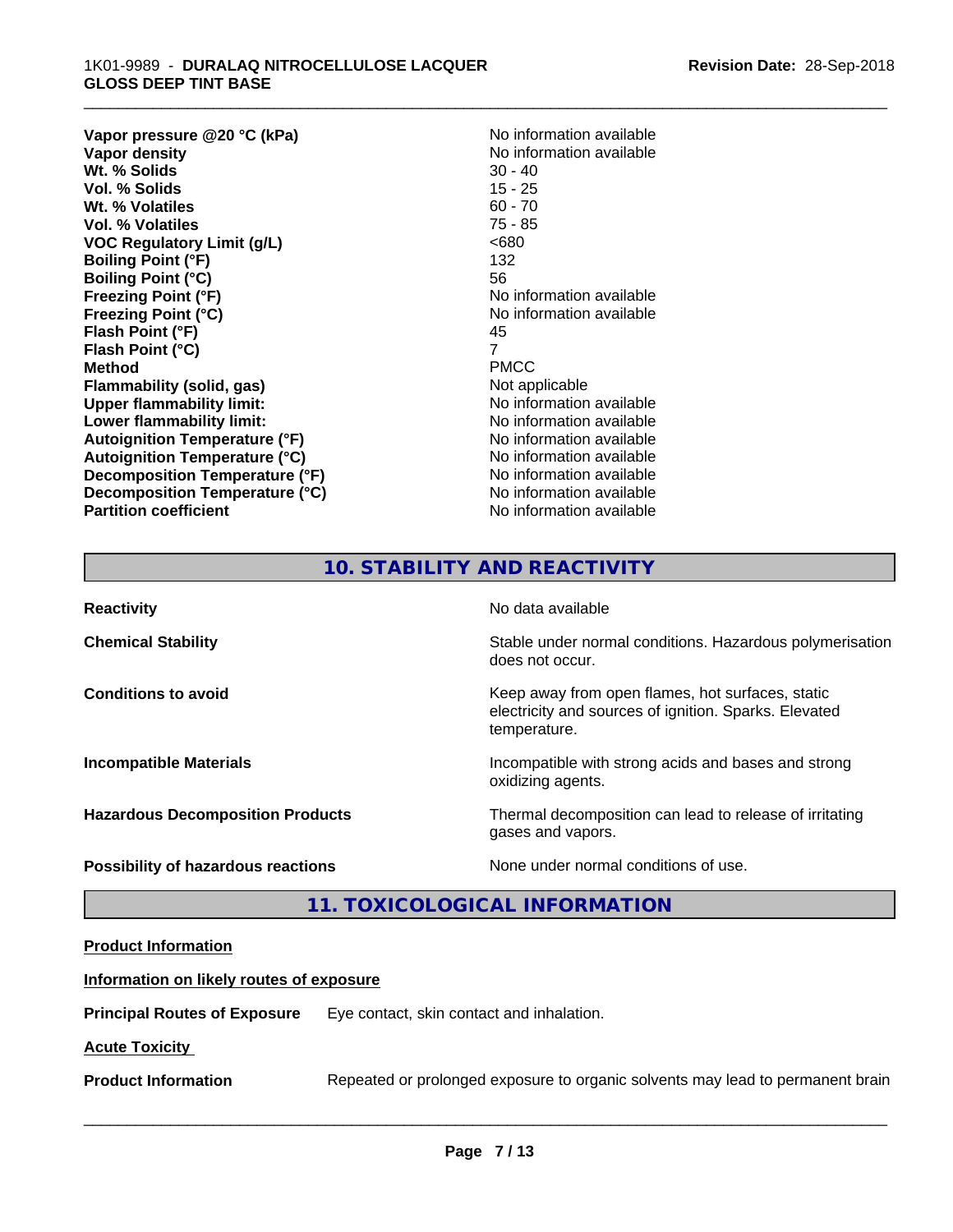and nervous system damage. Intentional misuse by deliberately concentrating and inhaling vapors may be harmful or fatal.

\_\_\_\_\_\_\_\_\_\_\_\_\_\_\_\_\_\_\_\_\_\_\_\_\_\_\_\_\_\_\_\_\_\_\_\_\_\_\_\_\_\_\_\_\_\_\_\_\_\_\_\_\_\_\_\_\_\_\_\_\_\_\_\_\_\_\_\_\_\_\_\_\_\_\_\_\_\_\_\_\_\_\_\_\_\_\_\_\_\_\_\_\_

|                                 | Symptoms related to the physical, chemical and toxicological characteristics                                                                                                                                                                                  |
|---------------------------------|---------------------------------------------------------------------------------------------------------------------------------------------------------------------------------------------------------------------------------------------------------------|
| <b>Symptoms</b>                 | No information available                                                                                                                                                                                                                                      |
|                                 | Delayed and immediate effects as well as chronic effects from short and long-term exposure                                                                                                                                                                    |
| Eye contact                     | Severely irritating to eyes. May cause burns. Risk of serious damage to eyes.                                                                                                                                                                                 |
| <b>Skin contact</b>             | May cause skin irritation and/or dermatitis. Prolonged skin contact may defat the<br>skin and produce dermatitis.                                                                                                                                             |
| Ingestion                       | Harmful if swallowed. Ingestion may cause irritation to mucous membranes. Small<br>amounts of this product aspirated into the respiratory system during ingestion or<br>vomiting may cause mild to severe pulmonary injury, possibly progressing to<br>death. |
| <b>Inhalation</b>               | Harmful by inhalation. High vapor / aerosol concentrations are irritating to the<br>eyes, nose, throat and lungs and may cause headaches, dizziness, drowsiness,<br>unconsciousness, and other central nervous system effects.                                |
| <b>Sensitization</b>            | No information available                                                                                                                                                                                                                                      |
| <b>Neurological Effects</b>     | No information available.                                                                                                                                                                                                                                     |
| <b>Mutagenic Effects</b>        | No information available.                                                                                                                                                                                                                                     |
| <b>Reproductive Effects</b>     | Possible risk of impaired fertility. Possible risk of harm to the unborn child.                                                                                                                                                                               |
| <b>Developmental Effects</b>    | No information available.                                                                                                                                                                                                                                     |
| <b>Target organ effects</b>     | No information available.                                                                                                                                                                                                                                     |
| <b>STOT - repeated exposure</b> | Causes damage to organs through prolonged or repeated exposure if inhaled.<br>May cause disorder and damage to the. liver. kidney. spleen. blood. Central<br>nervous system.                                                                                  |
| <b>STOT - single exposure</b>   | May cause disorder and damage to the. Respiratory system. Central nervous<br>system.                                                                                                                                                                          |
| Other adverse effects           | No information available.                                                                                                                                                                                                                                     |
| <b>Aspiration Hazard</b>        | May be harmful if swallowed and enters airways. Small amounts of this product<br>aspirated into the respiratory system during ingestion or vomiting may cause mild<br>to severe pulmonary injury, possibly progressing to death.                              |

#### **Numerical measures of toxicity**

**The following values are calculated based on chapter 3.1 of the GHS document**

| ATEmix (oral)                        | 4564 mg/ka        |
|--------------------------------------|-------------------|
| <b>ATEmix (dermal)</b>               | 7877 mg/kg        |
| <b>ATEmix (inhalation-dust/mist)</b> | 31.9 ma/L         |
| <b>ATEmix (inhalation-vapor)</b>     | $33 \text{ ma/L}$ |

**Acute Toxicity Component Information**

n-Butyl acetate LD50 Oral: 10768 mg/kg (Rat) LD50 Dermal: > 17600 mg/kg (Rabbit) LC50 Inhalation (Vapor): ppm (Rat, 4 hr.) Sensitization non-sensitizing (guinea pig) Acetone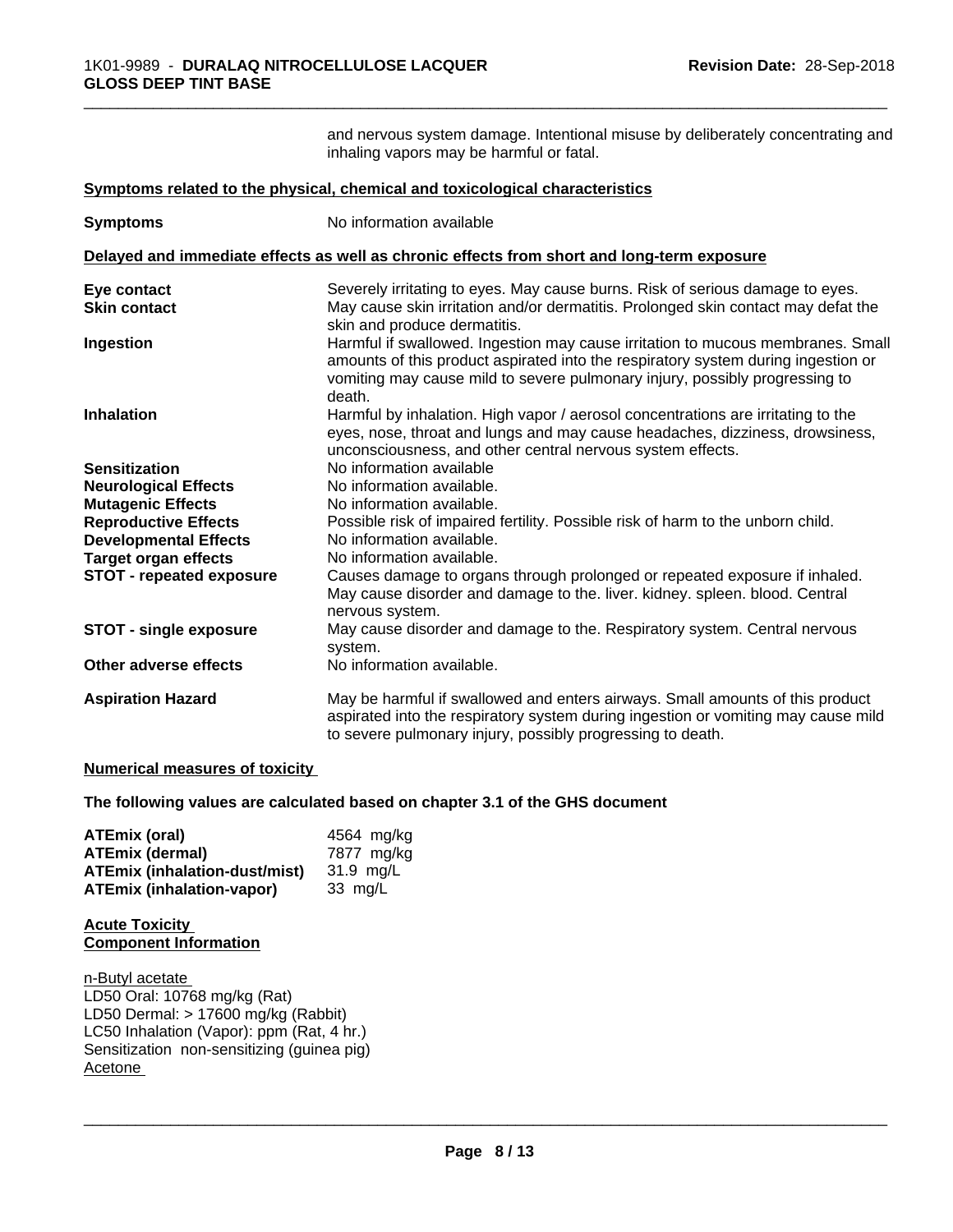#### 1K01-9989 - **DURALAQ NITROCELLULOSE LACQUER GLOSS DEEP TINT BASE**

LD50 Oral: 5800 mg/kg (Rat) Titanium dioxide LD50 Oral: > 10000 mg/kg (Rat) Toluene LD50 Oral: 636 mg/kg (Rat) LD50 Dermal: 14100 µL/kg (Rabbit) LC50 Inhalation (Vapor): 49000 mg/m<sup>3</sup> (Rat, 4 hr.) Isopropyl alcohol LD50 Oral: mg/kg (Rat) LD50 Dermal: mg/kg (Rabbit) LC50 Inhalation (Vapor): ppm (Rat) 2-Pentanone, 4-methyl-LD50 Oral: 2080-4600 mg/kg (Rat) LC50 Inhalation (Vapor): 100000 mg/m<sup>3</sup> n-Butyl alcohol LD50 Oral: 790 - 800 mg/kg (Rat) LD50 Dermal: 3400 mg/kg LC50 Inhalation (Vapor): 24000 mg/m<sup>3</sup> (Rat, 4 hr.) Isobutyl alcohol LD50 Oral: 2460 mg/kg (Rat) LD50 Dermal: 3400 mg/kg (Rabbit) LC50 Inhalation (Vapor): 19200 mg/m<sup>3</sup> (Rat, 4 hr.) Ethanol LD50 Oral: mg/kg (Rat) LC50 Inhalation (Vapor): ppm (Rat, 10 hr.) Heptane LC50 Inhalation (Vapor): 103000 mg/m<sup>3</sup> (Rat, 4 hr.) Ethyl benzene LD50 Oral: mg/kg (Rat) LD50 Dermal: > mg/kg (Rabbit) LC50 Inhalation (Vapor): mg/m<sup>3</sup> (Rat, 2 hr.)

#### **Carcinogenicity**

*The information below indicateswhether each agency has listed any ingredient as a carcinogen:.*

| <b>Chemical name</b>   | <b>IARC</b>         | <b>NTP</b> | <b>OSHA</b> |
|------------------------|---------------------|------------|-------------|
|                        | 2B - Possible Human |            | Listed      |
| Titanium dioxide       | Carcinogen          |            |             |
|                        | 2B - Possible Human |            | Listed      |
| 2-Pentanone, 4-methyl- | Carcinogen          |            |             |
|                        | 2B - Possible Human |            | Listed      |
| Ethyl benzene          | Carcinogen          |            |             |

\_\_\_\_\_\_\_\_\_\_\_\_\_\_\_\_\_\_\_\_\_\_\_\_\_\_\_\_\_\_\_\_\_\_\_\_\_\_\_\_\_\_\_\_\_\_\_\_\_\_\_\_\_\_\_\_\_\_\_\_\_\_\_\_\_\_\_\_\_\_\_\_\_\_\_\_\_\_\_\_\_\_\_\_\_\_\_\_\_\_\_\_\_

• Although IARC has classified titanium dioxide as possibly carcinogenic to humans (2B), their summary concludes: "No significant exposure to titanium dioxide is thought to occur during the use of products in which titanium dioxide is bound to other materials, such as paint."

#### **Legend**

IARC - International Agency for Research on Cancer NTP - National Toxicity Program OSHA - Occupational Safety & Health Administration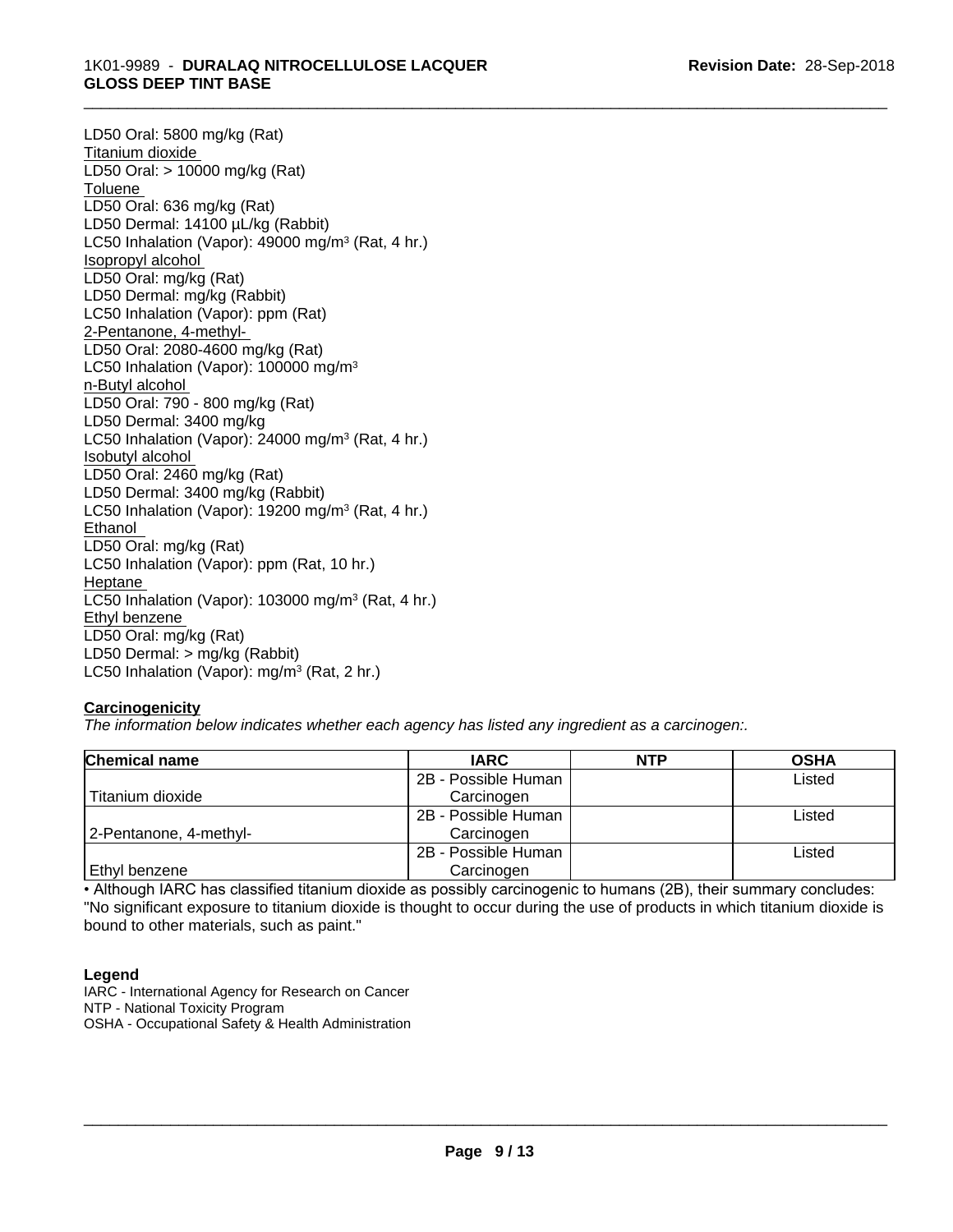# **12. ECOLOGICAL INFORMATION**

\_\_\_\_\_\_\_\_\_\_\_\_\_\_\_\_\_\_\_\_\_\_\_\_\_\_\_\_\_\_\_\_\_\_\_\_\_\_\_\_\_\_\_\_\_\_\_\_\_\_\_\_\_\_\_\_\_\_\_\_\_\_\_\_\_\_\_\_\_\_\_\_\_\_\_\_\_\_\_\_\_\_\_\_\_\_\_\_\_\_\_\_\_

#### **Ecotoxicity Effects**

The environmental impact of this product has not been fully investigated.

#### **Product Information**

#### **Acute Toxicity to Fish**

No information available

#### **Acute Toxicity to Aquatic Invertebrates**

No information available

#### **Acute Toxicity to Aquatic Plants**

No information available

#### **Persistence / Degradability**

No information available.

#### **Bioaccumulation**

There is no data for this product.

#### **Mobility in Environmental Media**

No information available.

#### **Ozone**

Not applicable

#### **Component Information**

#### **Acute Toxicity to Fish**

No information available n-Butyl acetate LC50: 18 mg/L (Fathead Minnow - 96 hr.) **Acetone** LC50: 8300 (Bluegill - 96 hr.) mg/L Titanium dioxide  $LC50:$  > 1000 mg/L (Fathead Minnow - 96 hr.) Ethyl benzene LC50: 12.1 mg/L (Fathead Minnow - 96 hr.)

#### **Acute Toxicity to Aquatic Invertebrates**

No information available n-Butyl acetate EC50: 72.8 mg/L (Daphnia magna - 48 hr.) Acetone EC50: 12600 mg/L (Daphnia magna - 48 hr.) Ethyl benzene EC50: 1.8 mg/L (Daphnia magna - 48 hr.)

#### **Acute Toxicity to Aquatic Plants**

No information available n-Butyl acetate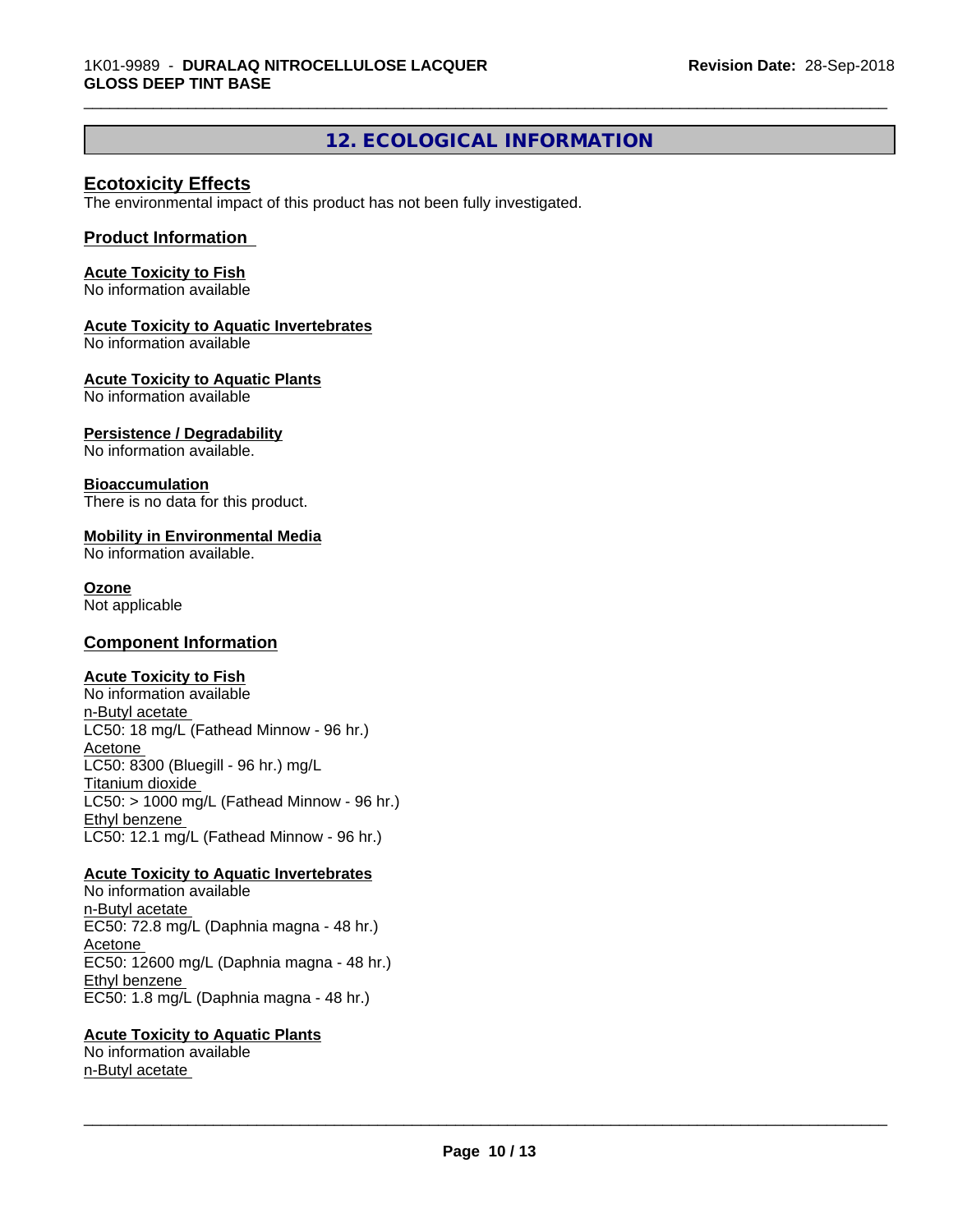EC50: 674.7 mg/L (Green algae (Scenedesmus subspicatus), 72 hrs.) Ethyl benzene EC50: 4.6 mg/L (Green algae (Scenedesmus subspicatus), 72 hrs.)

|                                | 13. DISPOSAL CONSIDERATIONS                                                                                                                                                                                               |
|--------------------------------|---------------------------------------------------------------------------------------------------------------------------------------------------------------------------------------------------------------------------|
| <b>Waste Disposal Method</b>   | Dispose of in accordance with federal, state, and local regulations. Local<br>requirements may vary, consult your sanitation department or state-designated<br>environmental protection agency for more disposal options. |
| <b>Empty Container Warning</b> | Emptied containers may retain product residue. Follow label warnings even after<br>container is emptied. Residual vapors may explode on ignition.                                                                         |
|                                | 14. TRANSPORT INFORMATION                                                                                                                                                                                                 |

| <b>Proper Shipping Name</b> | <b>PAINT</b> |  |
|-----------------------------|--------------|--|
| <b>Hazard class</b>         |              |  |
| UN-No.                      | UN1263       |  |

| <b>IMDG/IMO</b>                      | Contact the preparer for further information. |
|--------------------------------------|-----------------------------------------------|
| <b>ICAO/IATA</b>                     | Contact the preparer for further information. |
| . aaniin olomp<br><b>Description</b> | UN1263, PAINT, 3, II                          |

**15. REGULATORY INFORMATION**

# **International Inventories**

**Packing Group** II

| <b>TSCA: United States</b> | Yes - All components are listed or exempt. |
|----------------------------|--------------------------------------------|
| <b>DSL: Canada</b>         | Yes - All components are listed or exempt. |

### **Federal Regulations**

| SARA 311/312 hazardous categorization |     |  |
|---------------------------------------|-----|--|
| Acute health hazard                   | Yes |  |
| Chronic Health Hazard                 | Yes |  |
| Fire hazard                           | Yes |  |
| Sudden release of pressure hazard     | Nο  |  |
| <b>Reactive Hazard</b>                | Yes |  |

### **SARA 313**

**DOT**

Section 313 of Title III of the Superfund Amendments and Reauthorization Act of 1986 (SARA). This product contains a chemical or chemicals which are subject to the reporting requirements of the Act and Title 40 of the Code of Federal Regulations, Part 372: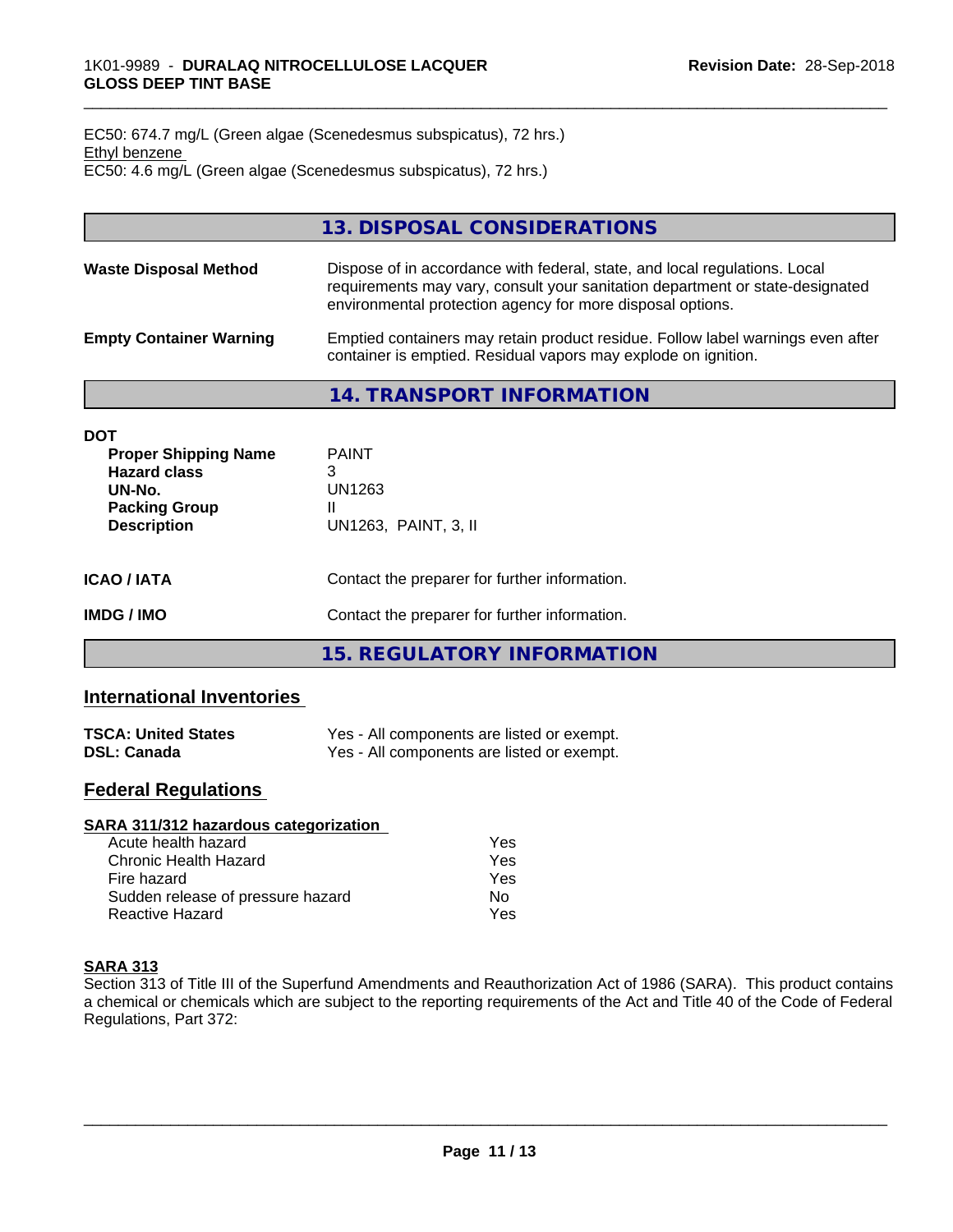| <b>Chemical name</b>   | CAS No.        | Weight-% | <b>CERCLA/SARA 313</b><br>(de minimis concentration) |
|------------------------|----------------|----------|------------------------------------------------------|
| Toluene                | 108-88-3       | 10       | 1.0                                                  |
| Isopropyl alcohol      | 67-63-0        |          | 1.0                                                  |
| 2-Pentanone, 4-methyl- | $108 - 10 - 1$ |          | 1.0                                                  |
| n-Butyl alcohol        | 71-36-3        |          | 1.0                                                  |
| Ethyl benzene          | $100 - 41 - 4$ | 0.5      | 0.1                                                  |

#### **Clean Air Act,Section 112 Hazardous Air Pollutants (HAPs) (see 40 CFR 61)**

This product contains the following HAPs:

| <b>Chemical name</b>   | <b>CAS No.</b> | Weight-% | <b>Hazardous Air Pollutant</b> |
|------------------------|----------------|----------|--------------------------------|
|                        |                |          | (HAP)                          |
| Toluene                | 108-88-3       | 10       | ∟isted                         |
| 2-Pentanone, 4-methyl- | 108-10-1       |          | ∟isted                         |
| Ethyl benzene          | 100-41-4       | 0.5      | Listed                         |

#### **US State Regulations**

#### **California Proposition 65**

**A WARNING:** Cancer and Reproductive Harm– www.P65warnings.ca.gov

#### **State Right-to-Know**

| <b>Chemical name</b>   | <b>Massachusetts</b> | <b>New Jersey</b> | Pennsylvania |
|------------------------|----------------------|-------------------|--------------|
| n-Butyl acetate        |                      |                   |              |
| Acetone                |                      |                   |              |
| Titanium dioxide       |                      |                   |              |
| cellulose, nitrate     |                      |                   |              |
| Toluene                |                      |                   |              |
| Isopropyl alcohol      |                      |                   |              |
| 2-Pentanone, 4-methyl- |                      |                   |              |
| n-Butyl alcohol        |                      |                   |              |
| Isobutyl alcohol       |                      |                   |              |
| Ethanol                |                      |                   |              |

#### **Legend**

X - Listed

**16. OTHER INFORMATION**

**HMIS** - **Health:** 2\* **Flammability:** 3 **Reactivity:** 1 **PPE:** -

 $\overline{\phantom{a}}$  ,  $\overline{\phantom{a}}$  ,  $\overline{\phantom{a}}$  ,  $\overline{\phantom{a}}$  ,  $\overline{\phantom{a}}$  ,  $\overline{\phantom{a}}$  ,  $\overline{\phantom{a}}$  ,  $\overline{\phantom{a}}$  ,  $\overline{\phantom{a}}$  ,  $\overline{\phantom{a}}$  ,  $\overline{\phantom{a}}$  ,  $\overline{\phantom{a}}$  ,  $\overline{\phantom{a}}$  ,  $\overline{\phantom{a}}$  ,  $\overline{\phantom{a}}$  ,  $\overline{\phantom{a}}$ 

#### **HMIS Legend**

- 0 Minimal Hazard
- 1 Slight Hazard
- 2 Moderate Hazard
- 3 Serious Hazard
- 4 Severe Hazard
- \* Chronic Hazard

X - Consult your supervisor or S.O.P. for "Special" handling instructions.

*Note: The PPE rating has intentionally been left blank. Choose appropriate PPE that will protect employees from the hazards the material will present under the actual normal conditions of use.*